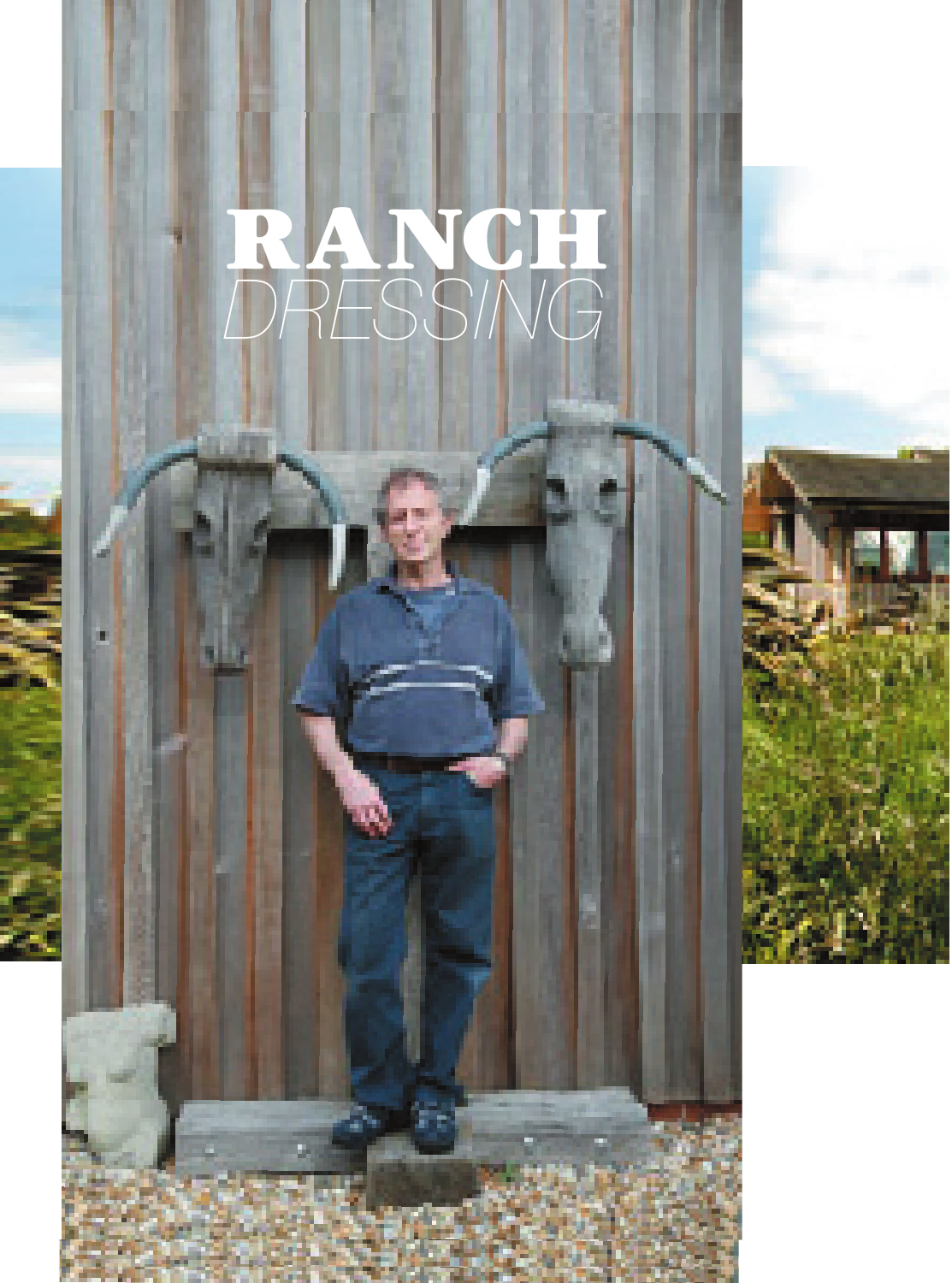coast *HOMES*

## WIDE-OPEN VIEWS and the *sweep of an estuary* inform the design of this low-slung, **cedar-clad home** in Sussex. That, and the need for well-lit studio space for its ARTIST OWNERS

WORDS *Janet McMeekin* PHOTOGRAPHS *Nadia MacKenzie*

ur home has a very special karma, which people sense the minute they walk through the front door,' artist Willow Legge says of the spacious creekside home in West Sussex she shares with husband Ron King. 'It creates a calm and stimulating ambience.' **'**

There's no denying that the artists' innovative house has a unique style. From the water, the tiered rooflines of this cedar-clad home blend sympathetically with its surroundings. From the

road, the building has the appearance of a big, North American, low-slung ranch house. Large panes of hardwood-framed windows have been thoughtfully positioned, enabling shafts of light to dance into the interior, creating dramatic effects on the artists' paintings and sculptures.

The central, spacious room boasts a multifaceted ceiling – with wooden panelling, skylights and differing levels, in parts as high as a church hall. It serves as a gallery and also somewhere for OPPOSITE **Home owner and artist Ron King needed a home large enough to house his and wife Willow's studios** ABOVE **The house is an excellent example of a building that is sensitive to its surroundings**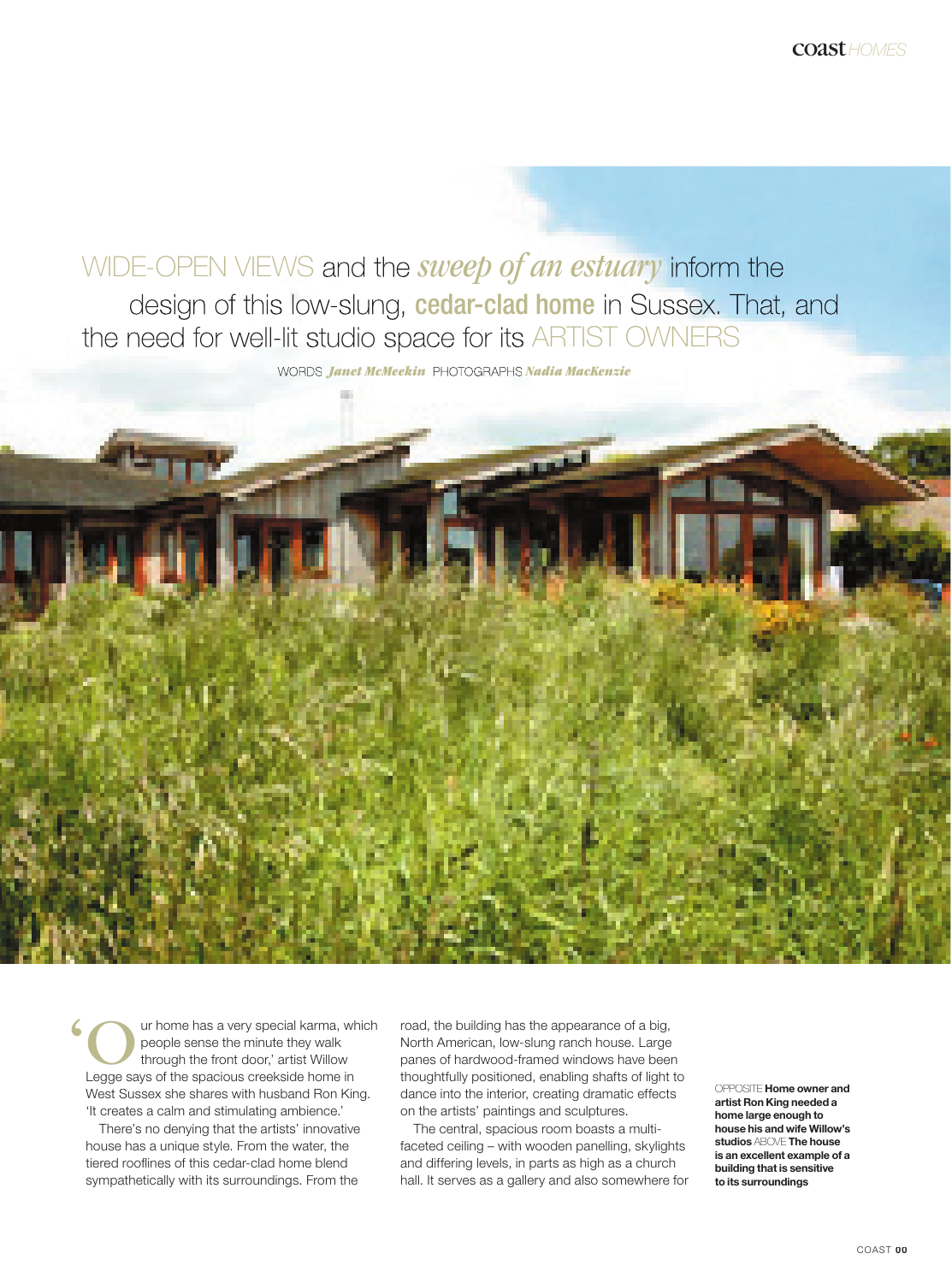

the couple to enjoy an occasional game of table tennis. 'Light is very important to me,' Willow says. 'When I walk out of the bedroom first thing in the morning and the sun is coming through the highlevel windows on to the wooden ceiling, it suffuses this part of the house with an orange glow. It's a wonderful start to the day.'

### From bolthole to home

Ron and Willow, who describe themselves as 'fairweather sailors', first came to Sussex in 1981 while hunting for a coastal weekend retreat to escape from the hustle and bustle of London living.

'We decided to purchase a rundown 1930s thatched cottage close to the water's edge,' Ron says. 'It was in a bad state of repair and views of the creek were obscured by a six-foot-high fence.'

Seventeen years later, they were spending an increasing amount of time working from their studios at the south coast bolthole, and decided it was high time to relocate. Building on their own plot seemed the obvious solution – 'We needed somewhere large enough for both our studios, but couldn't find anywhere else that was affordable and had such a fabulous outlook,' Ron explains.

#### Getting permission

While weekending in the old cottage, Ron and Willow became friends with Brian Hoolahan, an architect specialising in coastal properties. Both felt that Brian was the right man to design a home in which to start the next phase of their busy lives.

'Attractive as the cottage was, it was damp, threatened by the rising tides and far too small for us,' Ron explains. At first it was planned to keep the two garages either side of the original house, which had been modernised and converted into studios, and build a two-storey structure between them, but the plans submitted were turned down, as were subsequent altered drawings.

'The height of any new structure had to be the same as the old one,' Ron says. 'This is an Area of ABOVE **Skylights, tall windows and a wooden ceiling of differing heights cast a warm glow on the living space** OPPOSITE, ABOVE **Ron and Willow like to display their own and other artists' work; the house overlooks a creek**  RIGHT **Willow's sheep sculpture is a favourite perch for visiting pheasants**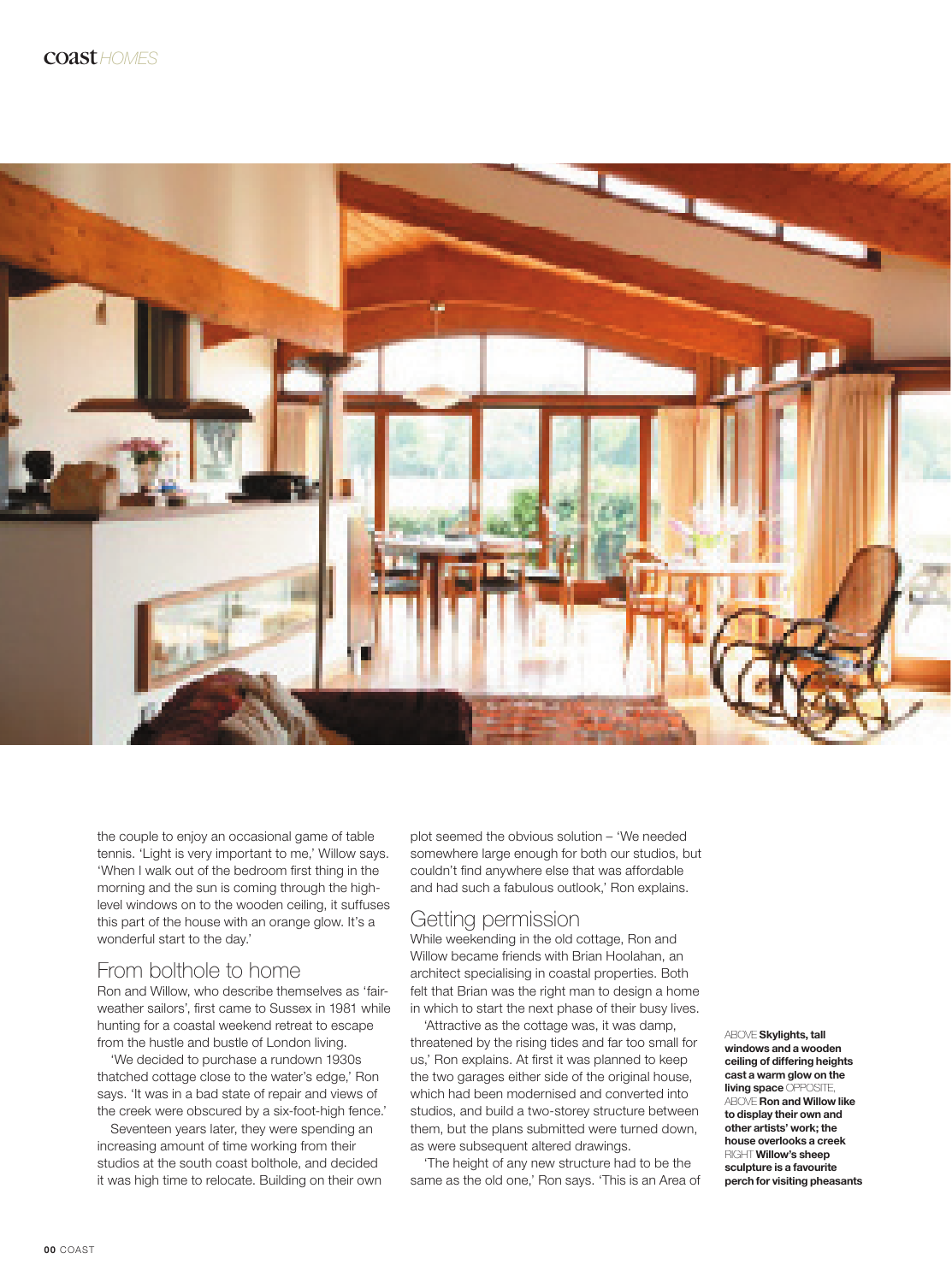



#### RON AND WILLOW'S WATER WORLD

in my studio or on the sofa in the living room. I never tire of the view, since every day it's completely different. I see some wonderful winter sunsets from here.' WILLOW ✹'Our grandchildren love to come and stay – particularly our oldest, Ben, who enjoys sailing our dinghies with me.' RON

✹'I love hearing the sound of the curlews when I'm hanging out the washing. Their call never fails to make me stop and think how lucky I am to live here. We spend a lot of time watching the birds and have recorded 44 different species here, from woodpeckers to little egrets and oystercatchers.' WILLOW

✹'We have all kinds of wildlife here; everything from foxes to stoats. We even saw a deer trying to cross the creek once.' RON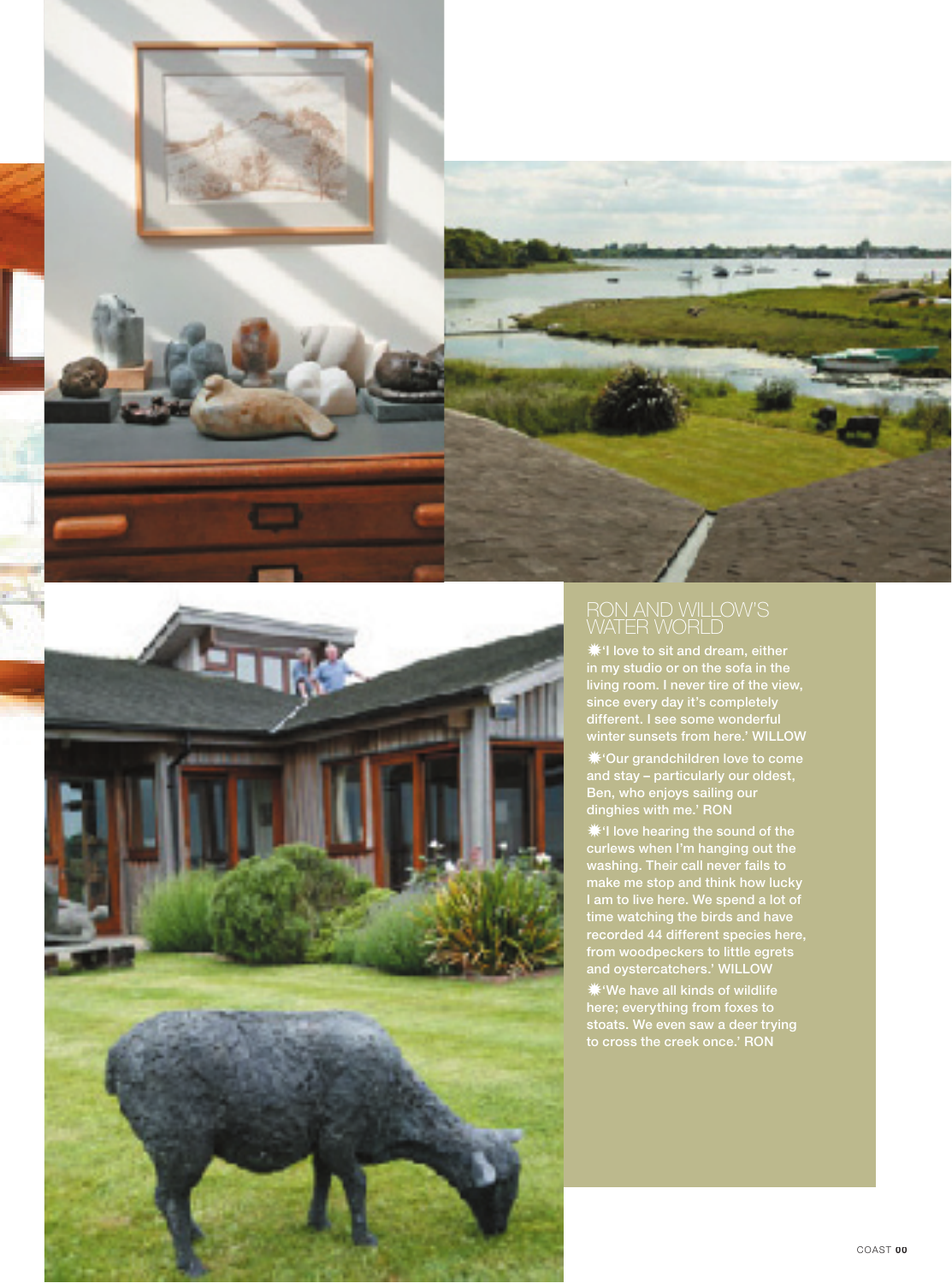**MY 312990** 

#### RON'S GUIDE TO BUYING ART

 $\downdownarrows$  'Visit the Pallant House Gallery in

✹ 'Collecting comes with knowledge.